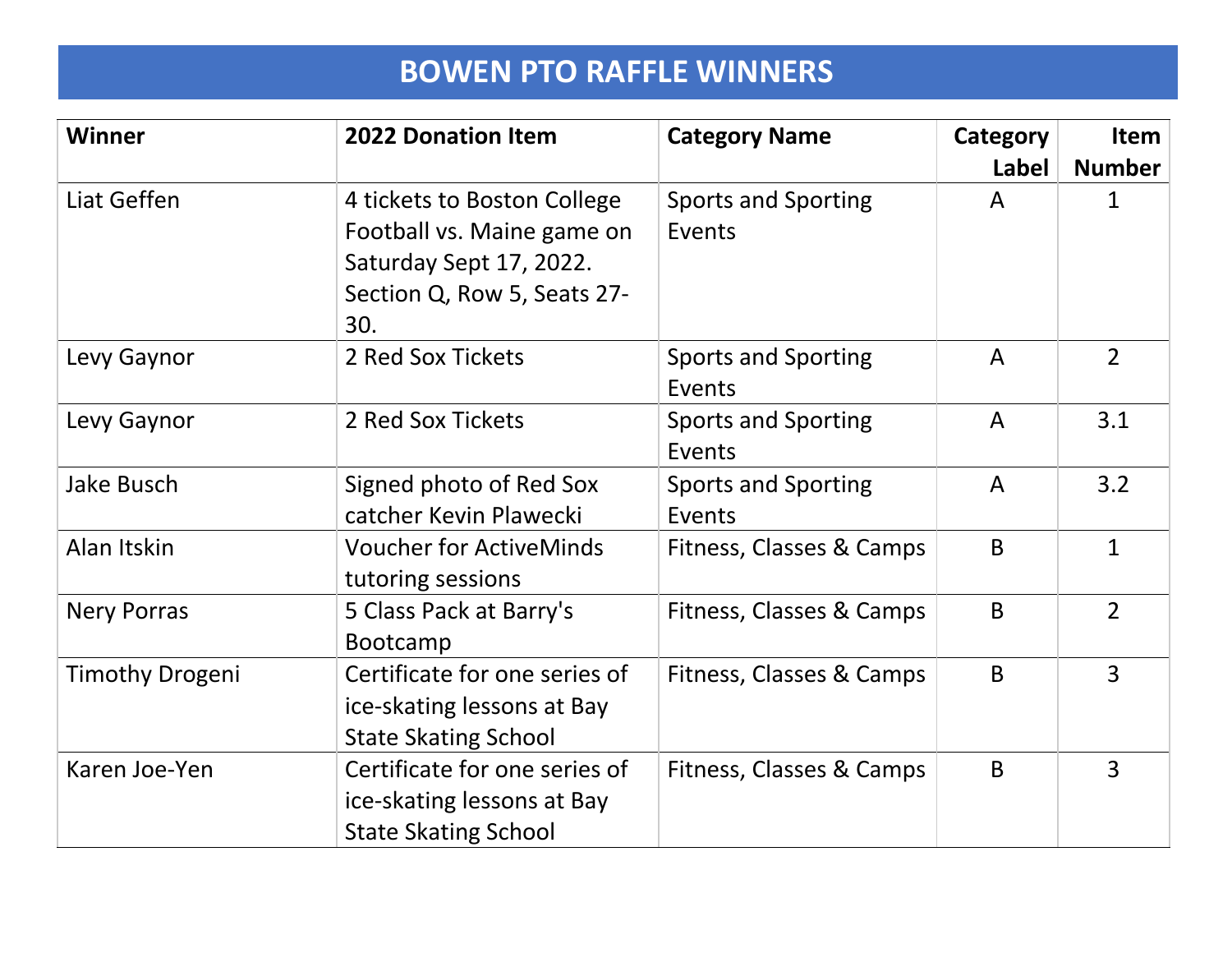| <b>Ella Hulburd</b>        | One month free Burn             | Fitness, Classes & Camps | B | 4  |
|----------------------------|---------------------------------|--------------------------|---|----|
|                            | <b>Bootcamp Membership</b>      |                          |   |    |
| The Boule Family           | Two weeks at YMCA               | Fitness, Classes & Camps | B | 5  |
|                            | Overnight Camp Frank A.         |                          |   |    |
|                            | Day                             |                          |   |    |
| David Walend               | 60-day Adult Membership to      | Fitness, Classes & Camps | B | 6  |
|                            | <b>Community Boating during</b> |                          |   |    |
|                            | the 2022 Season                 |                          |   |    |
| Leo Schlapobersky          | 30 day pass to Down Under       | Fitness, Classes & Camps | B | 7  |
|                            | Yoga                            |                          |   |    |
| <b>Daniel Marcolino</b>    | Empow basket including          | Fitness, Classes & Camps | B | 8  |
|                            | Sphero bolt, \$100 gift         |                          |   |    |
|                            | voucher and Empow swag          |                          |   |    |
| <b>Gabriel Encarnacion</b> | <b>Birthday party</b>           | Fitness, Classes & Camps | B | 9  |
| <b>Repal Gardiner</b>      | 1 month of free Goldfish        | Fitness, Classes & Camps | B | 10 |
|                            | lessons + goldfish backpack +   |                          |   |    |
|                            | school supplies                 |                          |   |    |
| Evan Xu                    | 2 Music Lessons at Jammin'      | Fitness, Classes & Camps | B | 11 |
|                            | <b>With You</b>                 |                          |   |    |
| Colin Bazinsky             | 3-month family membership       | Fitness, Classes & Camps | B | 12 |
|                            | to the JCC valued at \$688      |                          |   |    |
| <b>Fernando Ruiz</b>       | 6 Mathnasium Sessions           | Fitness, Classes & Camps | B | 13 |
| Gwirtzman                  |                                 |                          |   |    |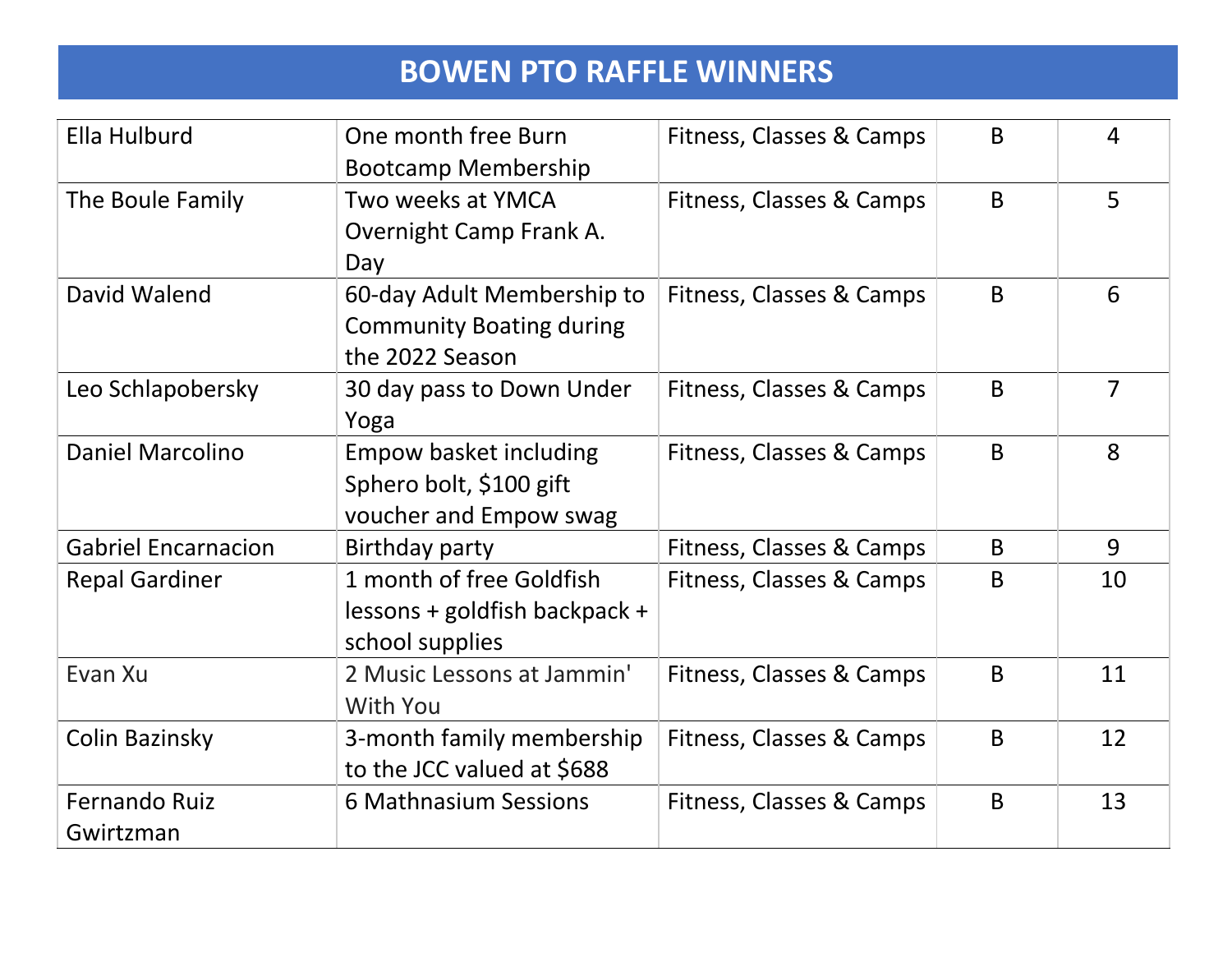| <b>Stephanie Chin</b>   | \$100 off art classes or space<br>rentals at the New Art<br>Center       | Fitness, Classes & Camps | B            | 14             |
|-------------------------|--------------------------------------------------------------------------|--------------------------|--------------|----------------|
| <b>Fagerberg Family</b> | 3-class pack to Soulcycle in<br><b>Chestnut Hill</b>                     | Fitness, Classes & Camps | B            | 15             |
| Cora Kaufman            | Enrollment in a future cohort<br>of the Story Starters<br>program        | Fitness, Classes & Camps | B            | 16             |
| <b>James Moore</b>      | \$200.00 gift cerficate toward<br>camp registration at Summer<br>at Park | Fitness, Classes & Camps | B            | 17             |
| Lorraine Landsburg      | 5 guest passes to the YMCA                                               | Fitness, Classes & Camps | B            | 18             |
| <b>Timothy Downes</b>   | 3-month family membership<br>to the YMCA                                 | Fitness, Classes & Camps | B            | 19             |
| Linda Ratts             | 2-week Family Membership                                                 | Fitness, Classes & Camps | B            | 20             |
| <b>Russ Flatto</b>      | 1 American Girl Doll                                                     | Home, Toys, and Tech     | $\mathsf{C}$ | $\mathbf{1}$   |
| Gary Wood               | Nintendo switch                                                          | Home, Toys, and Tech     | $\mathsf{C}$ | $\overline{2}$ |
| <b>Tuananh Truong</b>   | Apple Air Pods 2nd<br>generation                                         | Home, Toys, and Tech     | C            | $\overline{3}$ |
| <b>Adele Maiorano</b>   | Lego City Police station                                                 | Home, Toys, and Tech     | $\mathsf{C}$ | $\overline{4}$ |
| Aiden Kim               | Kids camp gear pack                                                      | Home, Toys, and Tech     | C            | 5              |
| Caleb Casey             | Koji 4 Qt. Ice Cream Maker                                               | Home, Toys, and Tech     | $\mathsf{C}$ | 6              |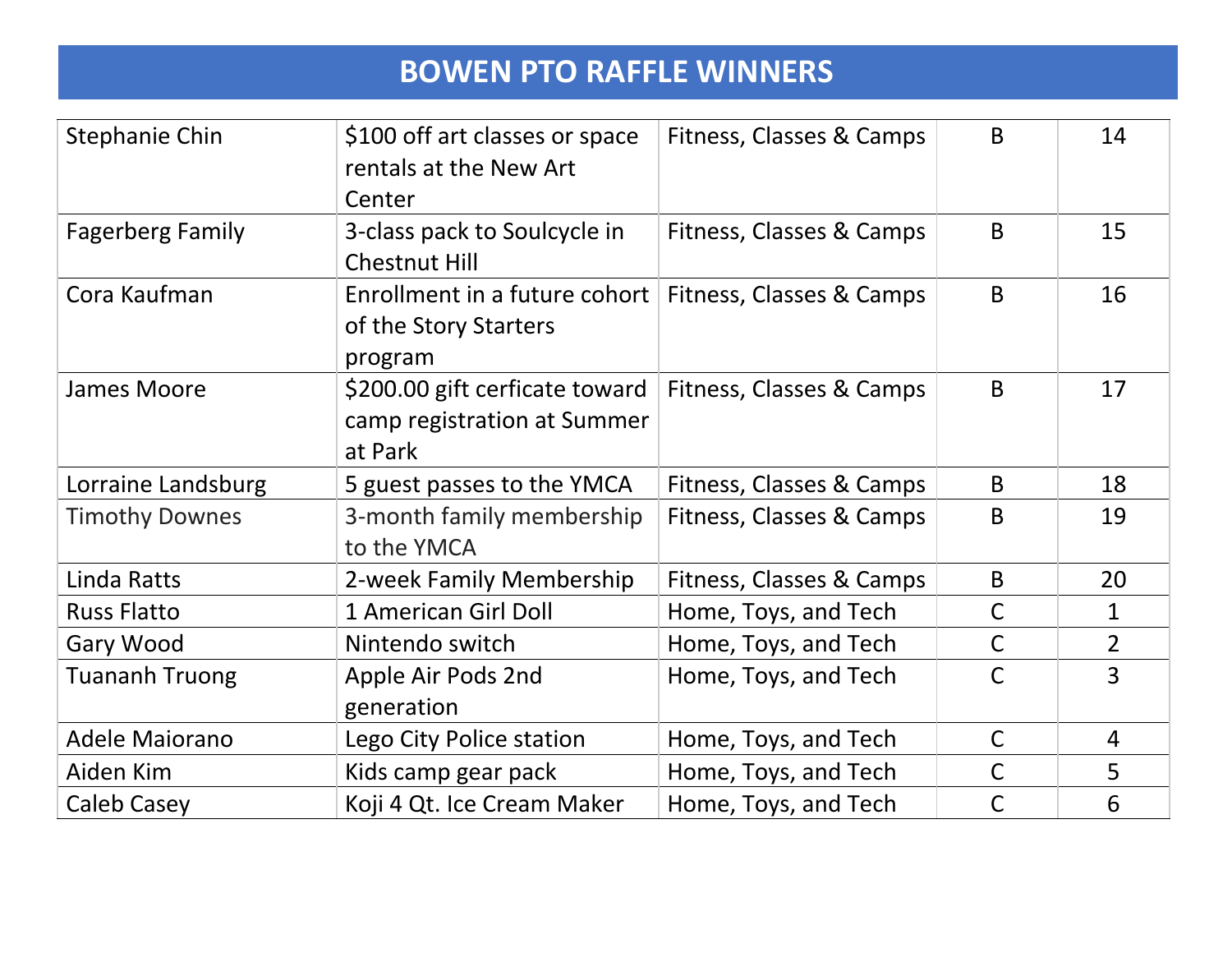| The Boule Family     | 4 jump certificates at           | Fun with Family & | D | 1              |
|----------------------|----------------------------------|-------------------|---|----------------|
|                      | <b>Altitude Trampoline Park</b>  | <b>Friends</b>    |   |                |
| Luke Taverna         | Four "small bag admissions"      | Fun with Family & | D | $\overline{2}$ |
|                      | to the Belkin Family Lookout     | Friends           |   |                |
|                      | Farm                             |                   |   |                |
| <b>Marcus Gordon</b> | 2 Passes to Davis Farmland       | Fun with Family & | D | 2.5            |
|                      | or Davis Mega Maze               | <b>Friends</b>    |   |                |
| Arianna Puppin       | 5 people Boda Borg Boston        | Fun with Family & | D | $\overline{3}$ |
|                      | Quest for 2 hours, \$120         | Friends           |   |                |
|                      | value                            |                   |   |                |
| Lisa Fisher          | Gift certificate for 2 Boston    | Fun with Family & | D | $\overline{4}$ |
|                      | <b>Crawling Happy Hour</b>       | Friends           |   |                |
|                      | Package tickets                  |                   |   |                |
| Melissa Vasbinder    | 2 complimentary passes for       | Fun with Family & | D | 5              |
|                      | the 2022 Boston Duck Tour        | <b>Friends</b>    |   |                |
|                      | Season                           |                   |   |                |
| Melissa Vasbinder    | 4 Complimentary passes to        | Fun with Family & | D | 6              |
|                      | The Charles Riverboat            | <b>Friends</b>    |   |                |
|                      | Company's 70 minute              |                   |   |                |
|                      | <b>Charles River Sightseeing</b> |                   |   |                |
|                      | Tour                             |                   |   |                |
| Jessica Hames        | \$100 gift card to Clayroom      | Fun with Family & | D | $\overline{7}$ |
|                      | <b>Brookline</b>                 | <b>Friends</b>    |   |                |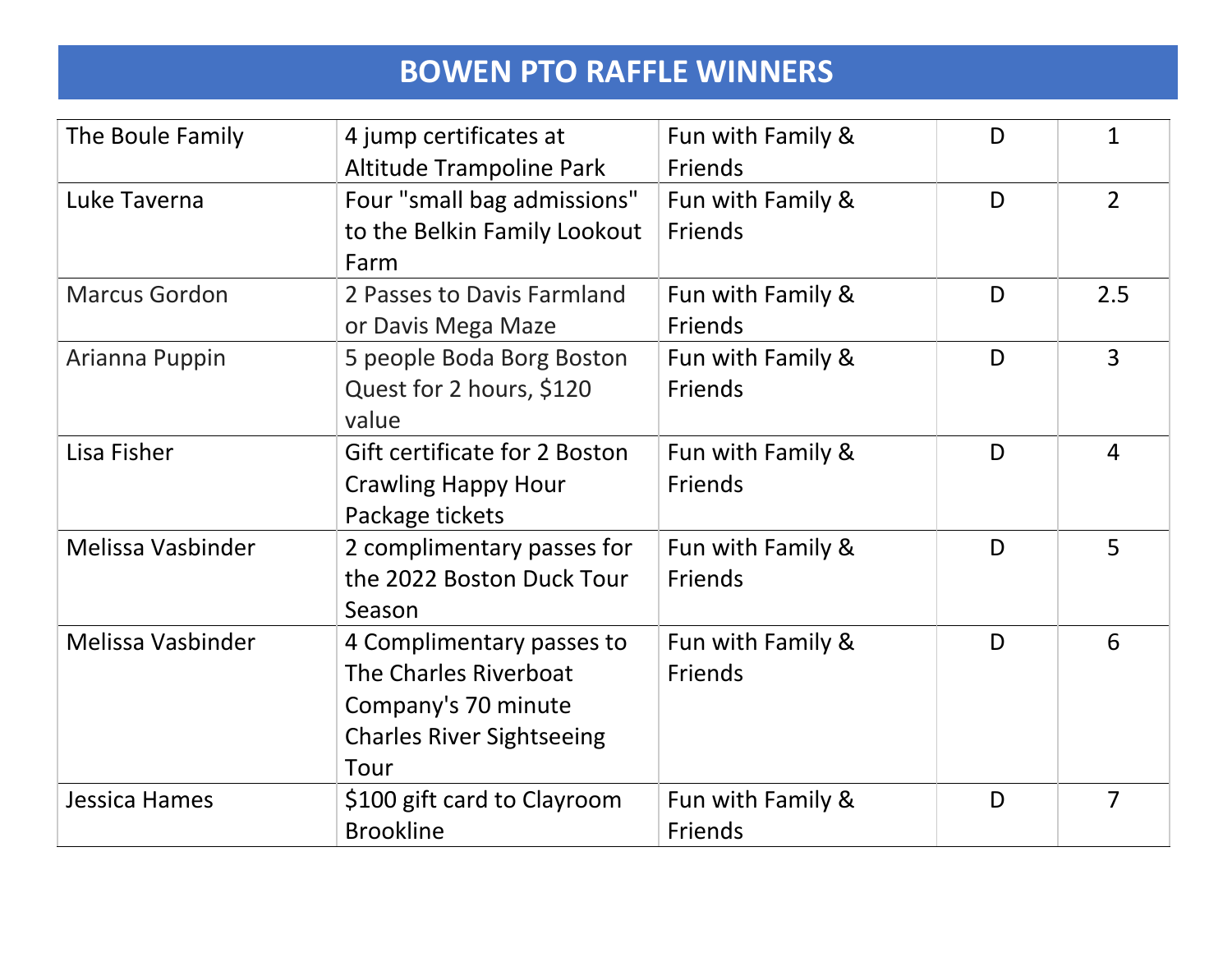| <b>Fagerberg Family</b>  | Admission for up to four    | Fun with Family & | D | 8  |
|--------------------------|-----------------------------|-------------------|---|----|
|                          | people at Discovery Museum  | Friends           |   |    |
| Levy Gaynor              | \$50 Gift Card to Extra     | Fun with Family & | D | 9  |
|                          | Innings                     | Friends           |   |    |
| Tal Langer               | Wine tasting for 6-8 Adults | Fun with Family & | D | 10 |
|                          |                             | Friends           |   |    |
| <b>Stephanie Pfeffer</b> | 5 Jump Passes to Launch     | Fun with Family & | D | 11 |
|                          | Framingham                  | <b>Friends</b>    |   |    |
| <b>Azaria Gaines</b>     | 5 Jump Passes to Launch     | Fun with Family & | D | 11 |
|                          | Framingham                  | <b>Friends</b>    |   |    |
| Emma Engelman            | 5 Jump Passes to Launch     | Fun with Family & | D | 11 |
|                          | Framingham                  | Friends           |   |    |
| Lydia Kechley            | 5 Jump Passes to Launch     | Fun with Family & | D | 11 |
|                          | Framingham                  | Friends           |   |    |
| <b>Tom Horstmann</b>     | 5 Jump Passes to Launch     | Fun with Family & | D | 11 |
|                          | Framingham                  | <b>Friends</b>    |   |    |
| Jessica Hames            | One year membership to      | Fun with Family & | D | 12 |
|                          | <b>Mass Audubon</b>         | Friends           |   |    |
| Melissa Vasbinder        | 4 complimentary passes      | Fun with Family & | D | 13 |
|                          | aboard the Mass Bay Lines   | Friends           |   |    |
|                          | <b>Sunset Cruise</b>        |                   |   |    |
| <b>Azaria Gaines</b>     | 2 tickets                   | Fun with Family & | D | 14 |
|                          |                             | <b>Friends</b>    |   |    |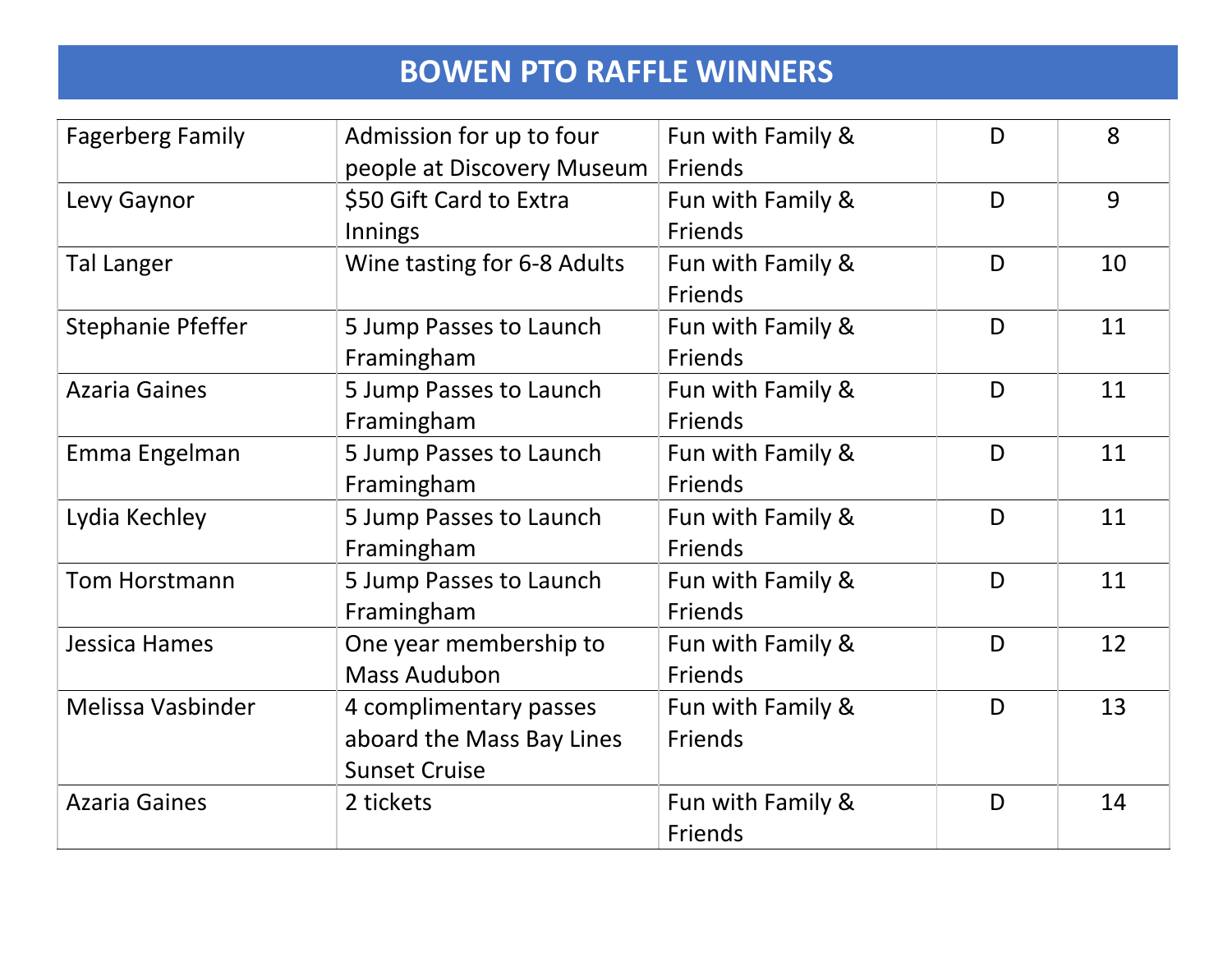| Lydia Kechley         | Pair of mugs + painting at         | Fun with Family &   | D | 15             |
|-----------------------|------------------------------------|---------------------|---|----------------|
|                       | <b>The Painting Place</b>          | Friends             |   |                |
| The Fagerberg Family  | 4 Pack of Open Gym Passes          | Fun with Family &   | D | 16             |
|                       | to Action Athletics                | Friends             |   |                |
| <b>Paul Gomez</b>     | 20 Person Private Wine             | Fun with Family &   | D | 17             |
|                       | <b>Tasting Event at Total Wine</b> | Friends             |   |                |
|                       | and More                           |                     |   |                |
| <b>Toby Gaynor</b>    | One Ticket to TreeTop              | Fun with Family &   | D | 18             |
|                       | <b>Adventures</b>                  | <b>Friends</b>      |   |                |
| The Fagerberg Family  | \$25 Gift Card to Cabot's          | <b>Sweet Treats</b> | E | $\mathbf{1}$   |
| <b>Rachel Blacker</b> | \$40 gift card to Choc-Allure      | <b>Sweet Treats</b> | E | $\overline{2}$ |
| <b>Aviv Rotem</b>     | \$18 Gift Certificate to Galit's   | <b>Sweet Treats</b> | E | 3              |
|                       | <b>Treats</b>                      |                     |   |                |
| Sadie Sokatch         | Candy of the month club at         | <b>Sweet Treats</b> | E | $\overline{4}$ |
|                       | Indulge                            |                     |   |                |
| Yea Jin Kaeser-Woo    | \$25 gift card to JP Licks         | <b>Sweet Treats</b> | E | 5              |
| Jonah Behr            | \$50 gift card to Blackbird        | <b>Sweet Treats</b> | E | 6              |
|                       | Doughnuts                          |                     |   |                |
| Yohei Nichida         | <b>Big Basket of Fun Treats</b>    | <b>Sweet Treats</b> | E | $\overline{7}$ |
|                       | from Trader Joe's                  |                     |   |                |
| Elie Hildebrandt      | Half Dozen Cupcakes from           | <b>Sweet Treats</b> | E | 8              |
|                       | <b>Treat Cupcake Bar</b>           |                     |   |                |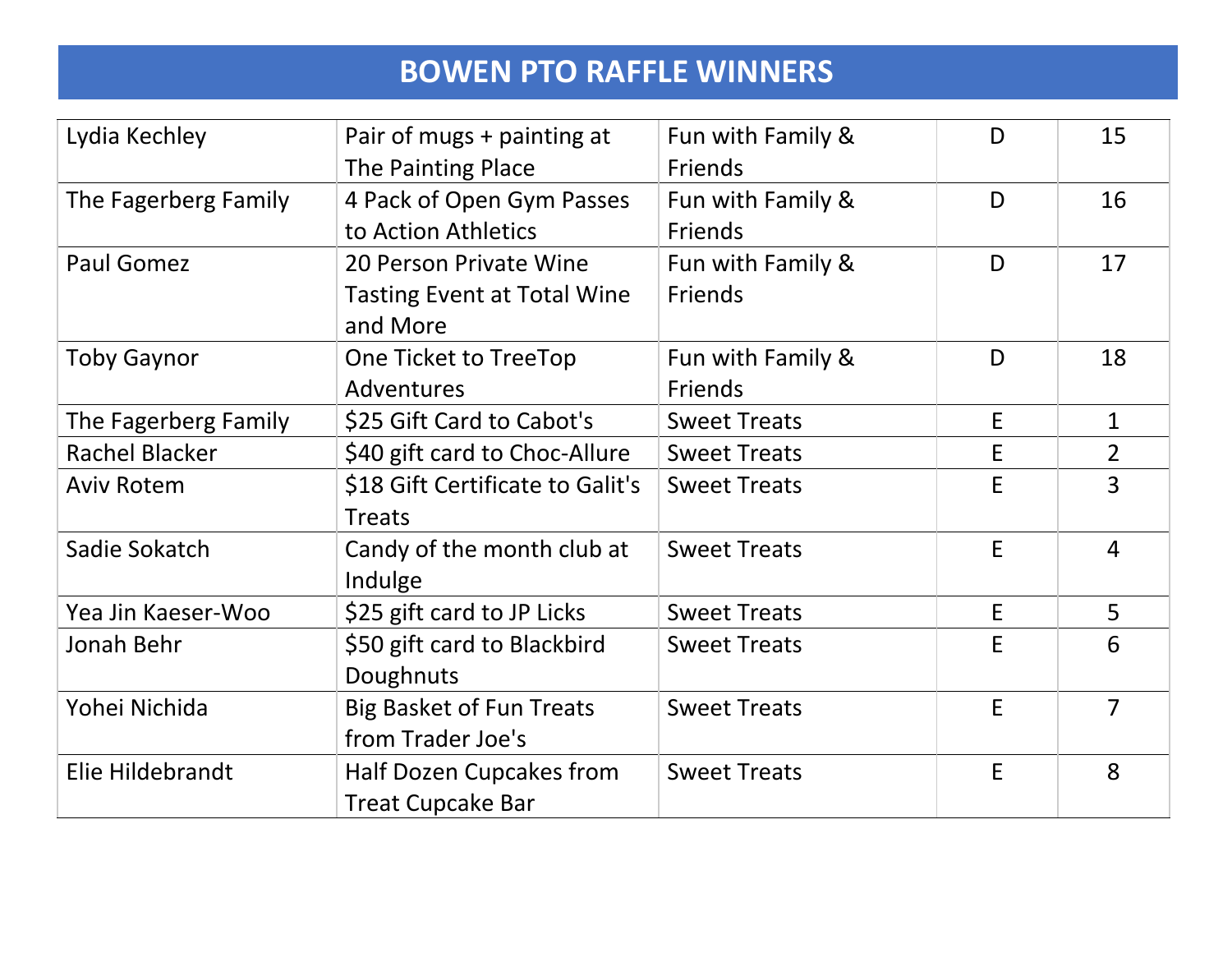| Lorraine Landsburg    | Gift basket with \$50 worth    | <b>Sweet Treats</b> | E | 9              |
|-----------------------|--------------------------------|---------------------|---|----------------|
|                       | of wine, cheese and sweets     |                     |   |                |
|                       | from Walnut Market             |                     |   |                |
| Jaime Moore           | \$50 gift card to Woops!       | <b>Sweet Treats</b> | E | 10             |
| <b>Rachel Blacker</b> | \$40 in gift cards to Anna's   | Food & Restaurants  | F | 1              |
|                       | <b>Taqueria</b>                |                     |   |                |
| Lilac Schoenbeck      | \$25 Bertucci's Dough          | Food & Restaurants  | F | $\overline{2}$ |
| Jordan Bazinsky       | <b>BONAPITA Meal</b>           | Food & Restaurants  | F | $\overline{3}$ |
| Danny Hames           | <b>Kid-Friendly Restaurant</b> | Food & Restaurants  | F | $\overline{4}$ |
|                       | Crawl                          |                     |   |                |
| Alan Itskin           | \$50 gift card to Buttonwood   | Food & Restaurants  | F | 5              |
| Kate Hulburd          | \$15 Gift Card to Johnny's     | Food & Restaurants  | F | 6              |
|                       | and Mug                        |                     |   |                |
| MaryAnn Hill          | \$25 gift card to Legal Sea    | Food & Restaurants  | F | $\overline{7}$ |
|                       | Foods                          |                     |   |                |
| Celia Bolger          | \$100 gift card to Mida        | Food & Restaurants  | F | 8              |
| Lorraine Landsburg    | \$50 gift certificate to       | Food & Restaurants  | F | 9              |
|                       | O'Haras                        |                     |   |                |
| <b>Rachel Blacker</b> | \$50 gift certificate to       | Food & Restaurants  | F | 9              |
|                       | O'Haras                        |                     |   |                |
| Zoey Toettcher        | \$50 Gift Card to Rosenfeld's  | Food & Restaurants  | F | 10             |
|                       | <b>Bagels</b>                  |                     |   |                |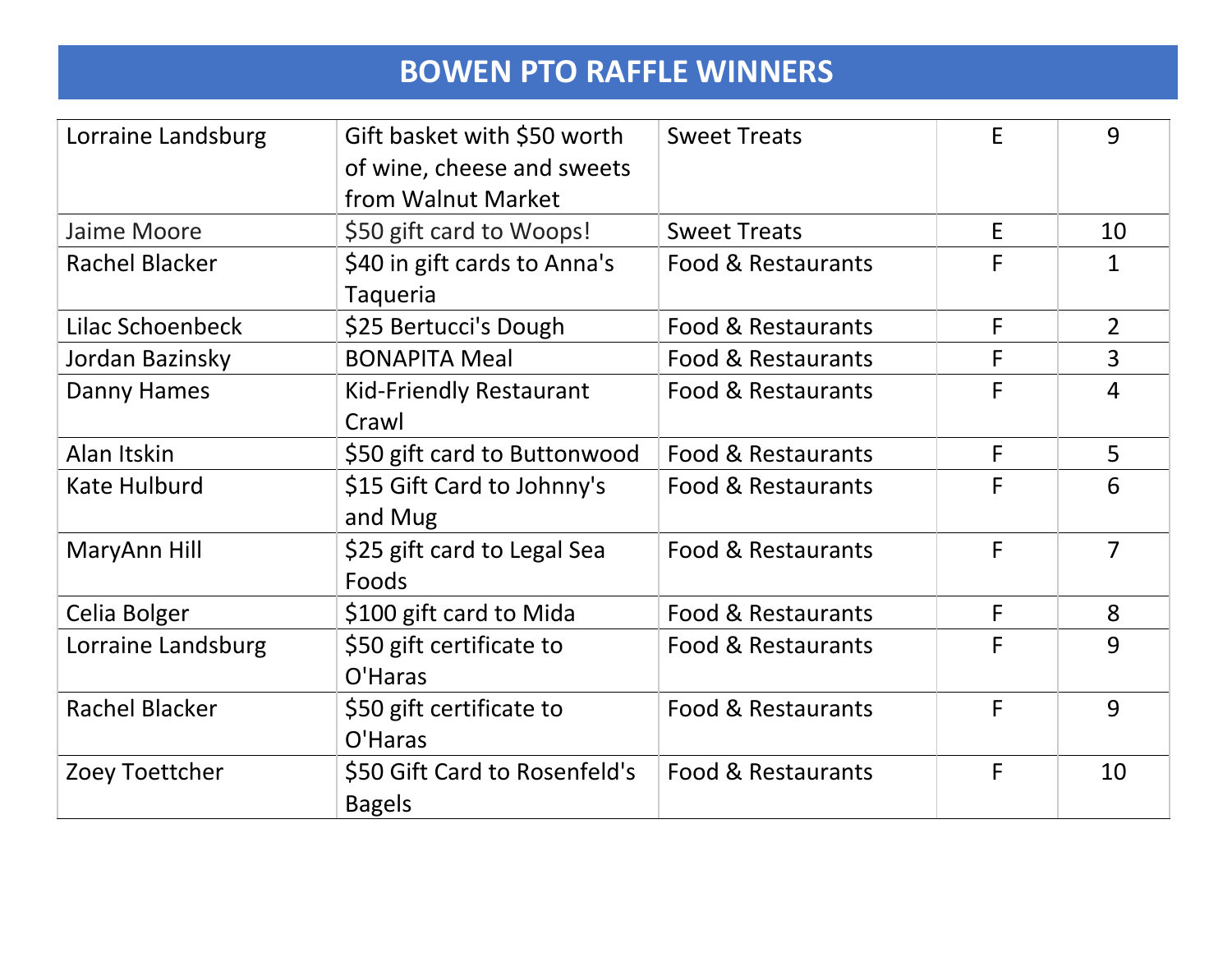| Paul Levy            | \$25 gift card to Sweet        | Food & Restaurants           | F | 11             |
|----------------------|--------------------------------|------------------------------|---|----------------|
|                      | <b>Tomatoes Pizza</b>          |                              |   |                |
| James Moore          | \$50 gift card to Sweet        | Food & Restaurants           | F | 12             |
|                      | <b>Tomatoes Pizza</b>          |                              |   |                |
| <b>Winnie Rubino</b> | \$75 giftcard for Good-vines   | Food & Restaurants           | F | 13             |
| Lena Smolensky       | \$75 giftcard for Good-vines   | Food & Restaurants           | F | 13             |
| Alan Itskin          | \$100 gift card to Davios      | Food & Restaurants           | F | 14             |
|                      | restaurant                     |                              |   |                |
| Alli Behr            | \$50 gift card for Landwer     | Food & Restaurants           | F | 15             |
|                      | Cafe                           |                              |   |                |
| Luca Dalzell         | \$50 gift card to Tatte Bakery | Food & Restaurants           | F | 16             |
|                      | & Cafe                         |                              |   |                |
| Brianna Busch        | \$100 to Sycamore              | Food & Restaurants           | F | 17             |
| Erika Landau         | \$100 gift card to Grubhub     | Food & Restaurants           | F | 18             |
| David Stamps         | \$100 to Thistle & Leek        | Food & Restaurants           | F | 19             |
| Rashmi Sarnaik       | 2 complimentary passes to      | <b>Museums &amp; Theatre</b> | G | $\mathbf{1}$   |
|                      | the Institute of               |                              |   |                |
|                      | <b>Contemporary Art</b>        |                              |   |                |
| Nico Terada          | 2 New England Aquarium         | <b>Museums &amp; Theatre</b> | G | $\overline{2}$ |
|                      | passes                         |                              |   |                |
| Rashmi Sarnaik       | Family Admission pass to Old   | <b>Museums &amp; Theatre</b> | G | $\overline{3}$ |
|                      | <b>Sturbridge Village</b>      |                              |   |                |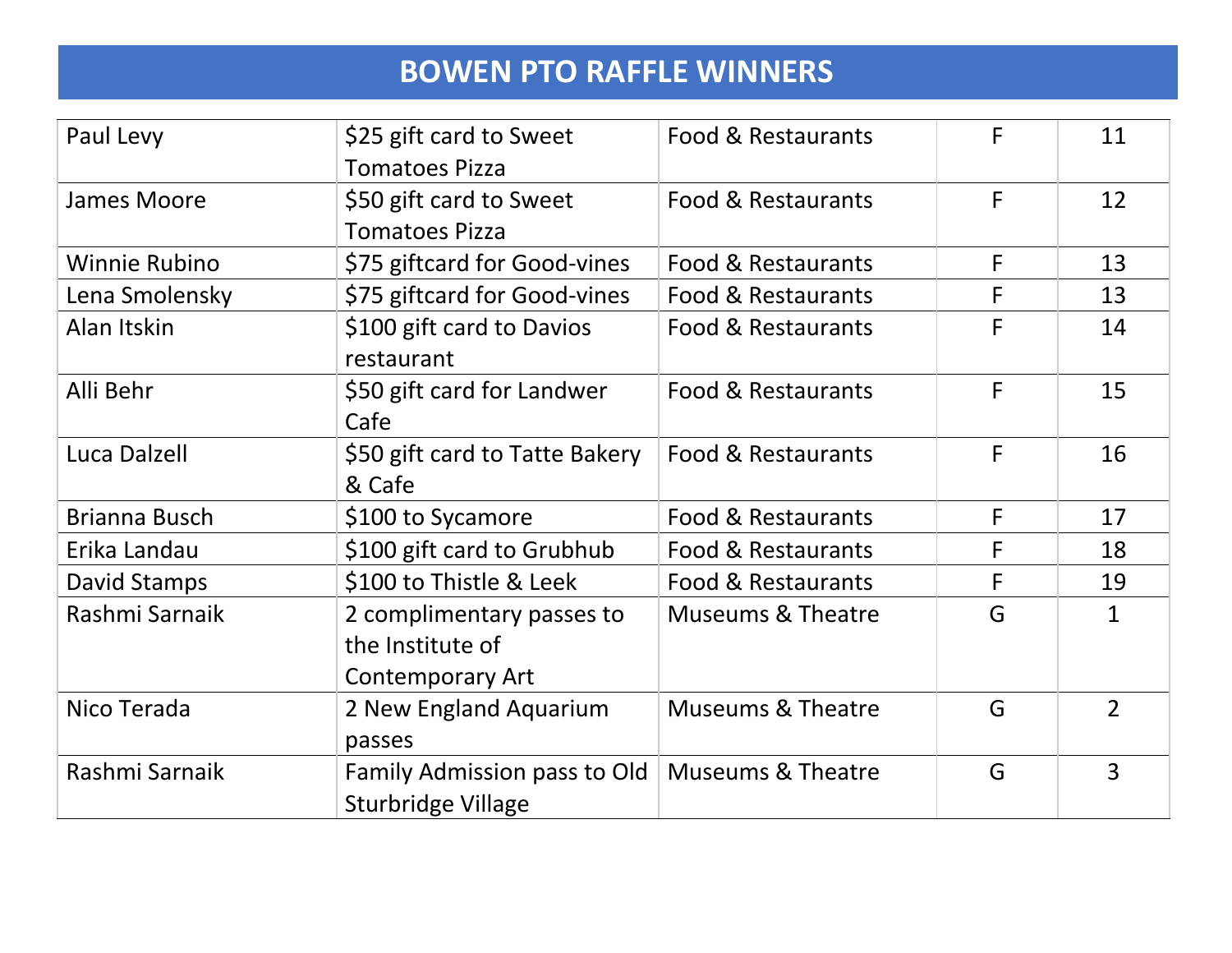| Cuc Le                 | <b>Family Membership to</b>       | <b>Museums &amp; Theatre</b> | G | $\overline{4}$ |
|------------------------|-----------------------------------|------------------------------|---|----------------|
|                        | <b>Peabody Essex Museum</b>       |                              |   |                |
| Rebecca Turner         | Voucher for two tickets to        | <b>Museums &amp; Theatre</b> | G | 5              |
|                        | <b>Puppet Showcase Theater</b>    |                              |   |                |
| Rebecca Turner         | 2 Tickets to any Huntington       | <b>Museums &amp; Theatre</b> | G | 5.5            |
|                        | <b>Theater Production</b>         |                              |   |                |
| Erika Landau           | \$50 gift card to SuperLux        | <b>Museums &amp; Theatre</b> | G | 6              |
|                        | <b>Chestnut Hill</b>              |                              |   |                |
| Yan James Zhu          | 4 guest passes to the             | <b>Museums &amp; Theatre</b> | G | $\overline{7}$ |
|                        | <b>Newport Mansions in</b>        |                              |   |                |
|                        | Newport, R.I.                     |                              |   |                |
| <b>Owen Bradley</b>    | Family Pass to the Ecotarium      | <b>Museums &amp; Theatre</b> | G | 8              |
| Cuc Le                 | Tour of the Newton Fire           | One-of-a-kind                | H | $\mathbf 1$    |
|                        | <b>Station</b>                    |                              |   |                |
| <b>Brennan Casey</b>   | An original watercolor            | One-of-a-kind                | H | $\overline{2}$ |
|                        | portrait painting by Daniel       |                              |   |                |
|                        | Panero                            |                              |   |                |
| Noga Haimovich         | Visit 98.5 FM "The Sports         | One-of-a-kind                | H | 3              |
|                        | Hub" Studios during the           |                              |   |                |
|                        | <b>Toucher &amp; Rich Morning</b> |                              |   |                |
|                        | Show (6-10a) for 2 people         |                              |   |                |
| <b>Taras Dauzhenka</b> | 1 hour coffee with the            | One-of-a-kind                | H | 4.1            |
|                        | Mayor                             |                              |   |                |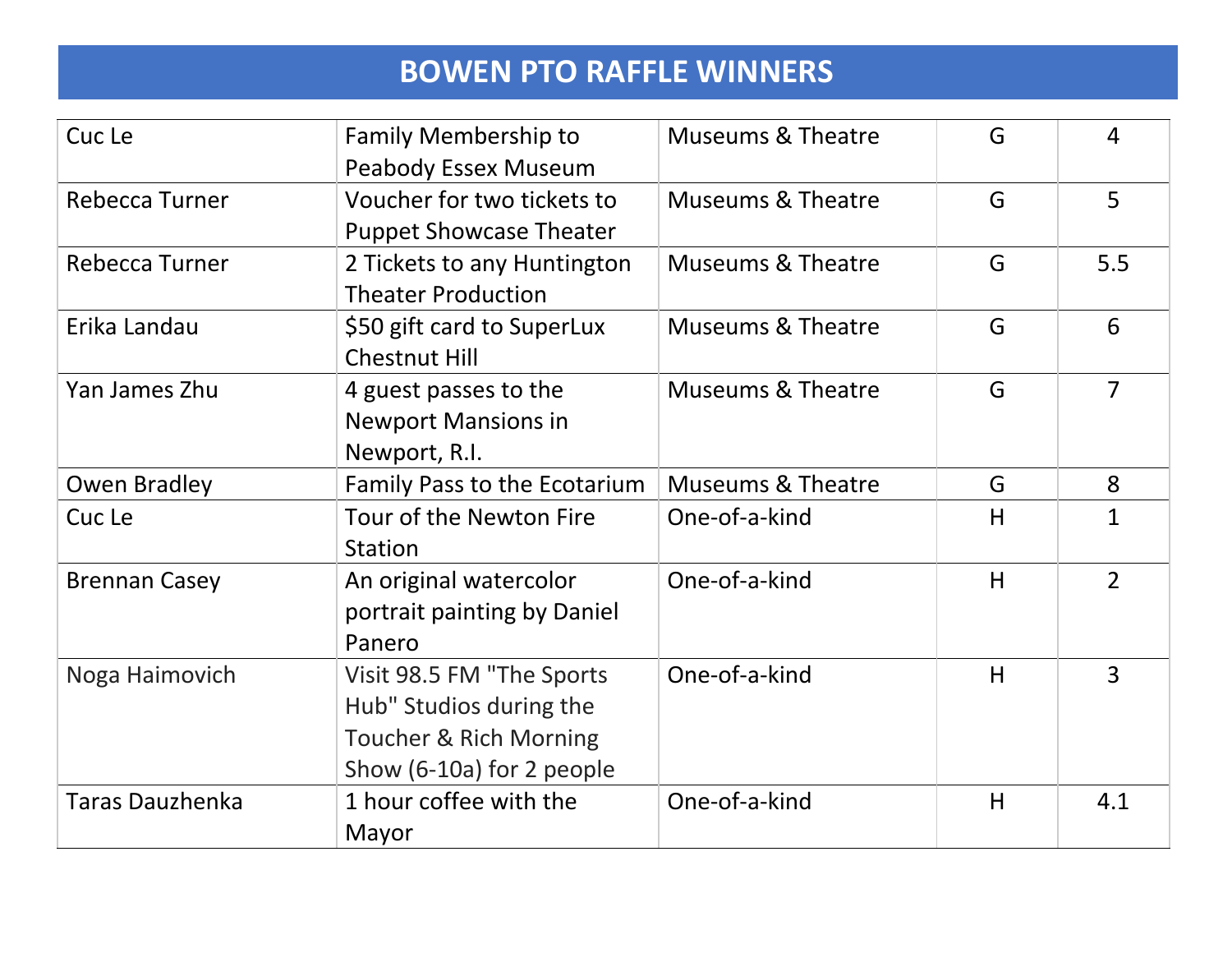| <b>Barbara Neufeld</b> | 1 hour coffee with the         | One-of-a-kind                | H | 4.2            |
|------------------------|--------------------------------|------------------------------|---|----------------|
|                        | Mayor                          |                              |   |                |
| Juliana Gomez          | One-year subscription to       | <b>Professional Services</b> |   | $\mathbf{1}$   |
|                        | <b>Adobe Creative Cloud</b>    |                              |   |                |
| Linnea Astala          | Autographed book copies        | <b>Professional Services</b> |   | 2.1            |
|                        | and personal coaching          |                              |   |                |
| The Naragon Family     | Autographed book copies        | <b>Professional Services</b> |   | 2.2            |
|                        | and personal coaching          |                              |   |                |
| <b>Brennan Casey</b>   | Autographed book copies        | <b>Professional Services</b> |   | 2.3            |
|                        | and personal coaching          |                              |   |                |
| The Behr Family        | Autographed book copies        | <b>Professional Services</b> |   | 2.4            |
|                        | and personal coaching          |                              |   |                |
| The Sakin Family       | Autographed book copies        | <b>Professional Services</b> |   | 2.5            |
|                        | and personal coaching          |                              |   |                |
| <b>Brennan Casey</b>   | <b>Negotiation workshop</b>    | <b>Professional Services</b> |   | $\overline{3}$ |
| <b>Elaine Mareskes</b> | 2 hours interior designer      | <b>Professional Services</b> |   | 4              |
|                        | consultation                   |                              |   |                |
| <b>Brennan Casey</b>   | \$25 gift card to Holly        | <b>Professional Services</b> |   | 5              |
|                        | <b>Cleaners</b>                |                              |   |                |
| <b>Christine Ong</b>   | \$500 certificate towards full | <b>Professional Services</b> |   | 6.1            |
|                        | Orthodontic treatment at       |                              |   |                |
|                        | Minnah & Korn Orthodontics     |                              |   |                |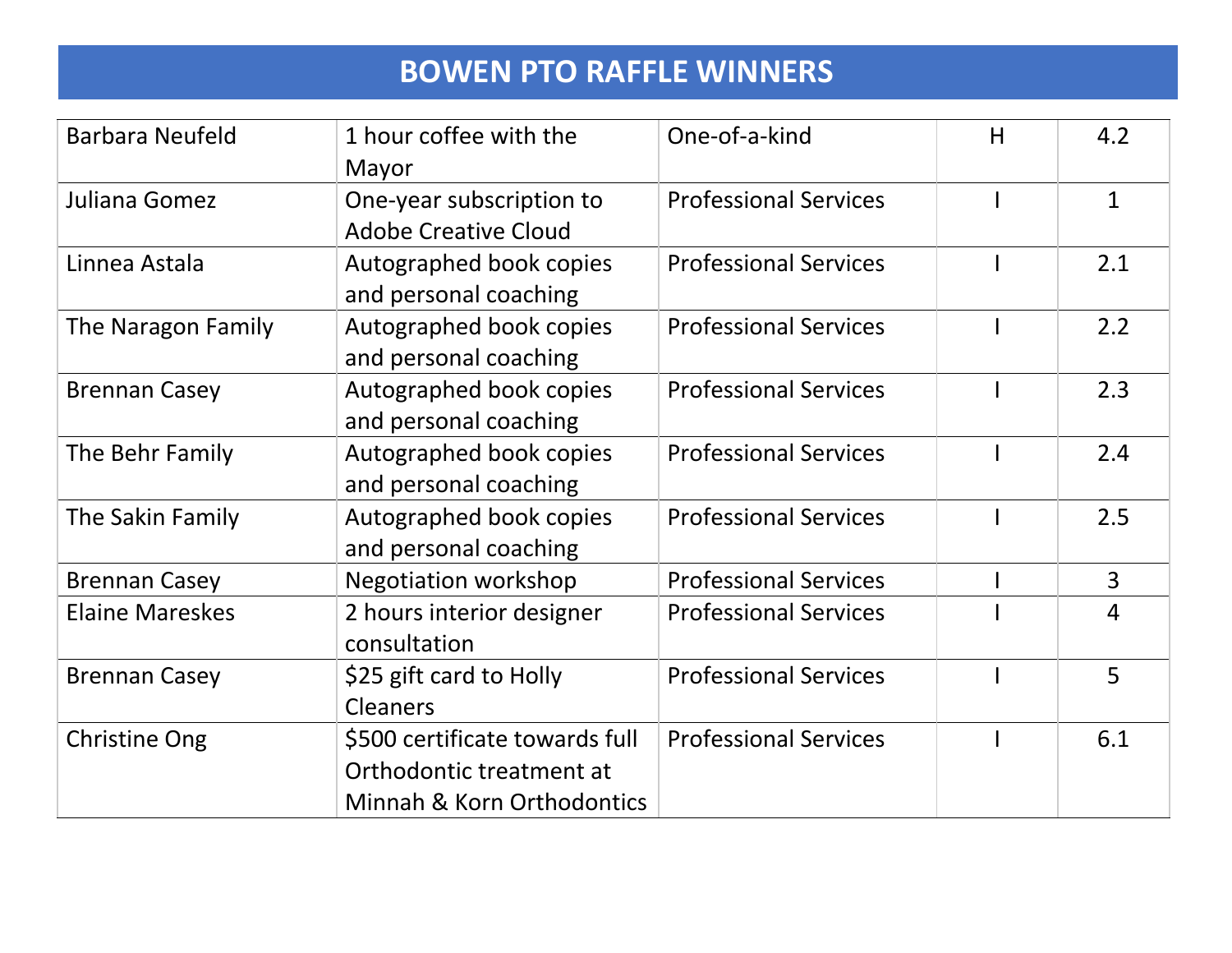| Lena Smolensky       | \$500 certificate towards full | <b>Professional Services</b> |              | 6.2            |
|----------------------|--------------------------------|------------------------------|--------------|----------------|
|                      | Orthodontic treatment at       |                              |              |                |
|                      | Minnah & Korn Orthodontics     |                              |              |                |
| Maya & Alon Sakin    | \$50 worth of shop cards to    | Let's Go Shopping            |              | $\mathbf{1}$   |
|                      | Costco                         |                              |              |                |
| Raya Dimitrova       | \$25 gift card to CVS          | Let's Go Shopping            |              | $\overline{2}$ |
| Abigail Bokk         | \$50 gift card to Folkorica    | Let's Go Shopping            |              | $\overline{3}$ |
| <b>Travis Bolger</b> | \$25 gift certificate to       | Let's Go Shopping            |              | 4              |
|                      | Landry's Bicycles              |                              |              |                |
| Eva Lindner          | \$35 gift card to Learning     | Let's Go Shopping            |              | 5              |
|                      | <b>Express</b>                 |                              |              |                |
| <b>Brennan Casey</b> | \$50 gift card to Miltons      | Let's go Shopping            |              | 6              |
| <b>John Dalzell</b>  | \$50 gift card to National     | Let's Go Shopping            |              | $\overline{7}$ |
|                      | Lumber                         |                              |              |                |
| Jessica Hames        | \$100 Gift Certificate to      | Let's Go Shopping            |              | 8.1            |
|                      | <b>Newtonville Books</b>       |                              |              |                |
| <b>Christine Ong</b> | \$100 Gift Certificate to      | Let's Go Shopping            | $\mathbf{J}$ | 8.2            |
|                      | <b>Newtonville Books</b>       |                              |              |                |
| <b>Christine Ong</b> | \$50 Towards Personalized      | Let's Go Shopping            |              | 9.1            |
|                      | Photo Gifts at Picaboo         |                              |              |                |
| Lena Smolensky       | \$50 Towards Personalized      | Let's Go Shopping            |              | 9.2            |
|                      | <b>Photo Gifts at Picaboo</b>  |                              |              |                |